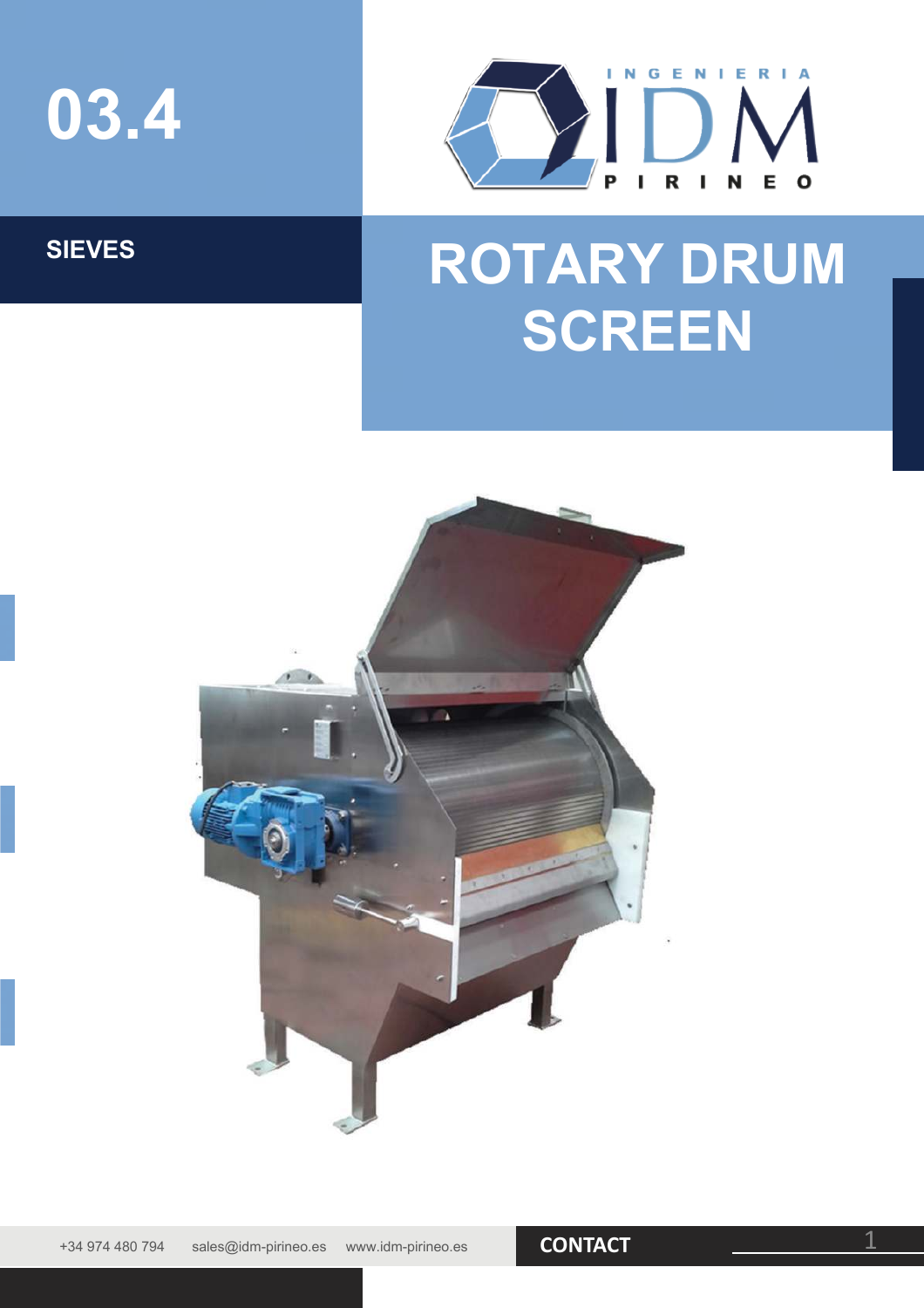# **03.4**



## SIEVES | **ROTARY DRUM SCREEN**

### **WHAT ABOUT**

These units have a filtration mesh with particle filter capacity that can vary from 0.05 to 5 mm. This provides a solution to many sieving problems present in different sectors, such as the food, paper, textile and chemical industries and waste water treatment processes, etc.

The rotary drum screen works by the liquid entering the pipes connected to the flanged branch located in the upper part of the tank. It is distributed evenly across the drum that is the mesh filter, which the drive unit keeps in constant rotation. The solid particles are retained outside this cylinder and displaced towards the scraper which is continuously cleaning the drum.

They are deposited in the discharge tray and sent to a container, transporter auger compactor, belt, etc. The sieved effluent exits the rotating sieve/spin-sieve via the lower pipe in the tank.

The result of this arrangement is that the rotary drum screen are ideal units for effective continuous solid-liquid separation work and they require little maintenance (either mechanical or cleaning).